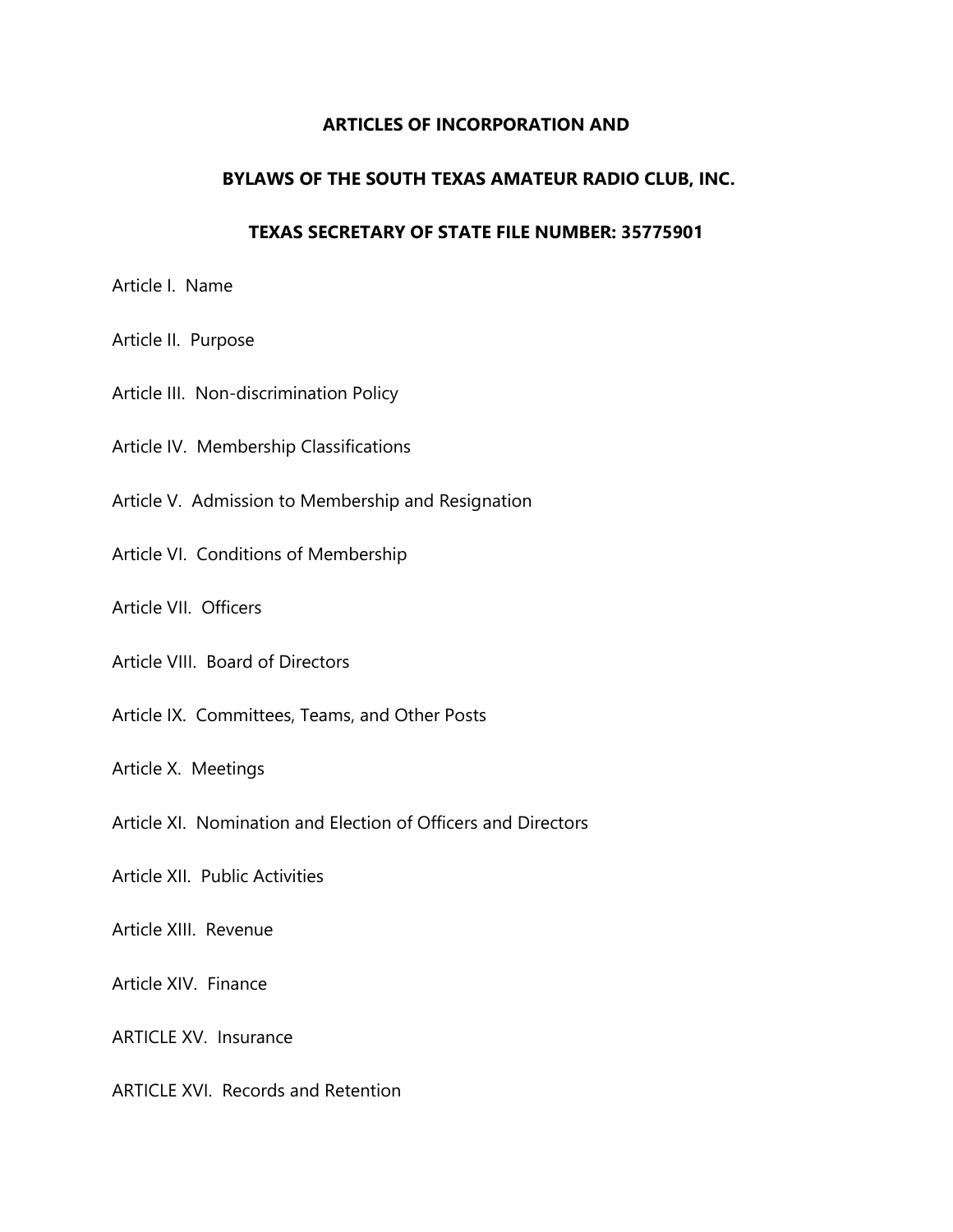Article XVII. Rules of Order

Article XVIII. Amendments

Article XIX. Ownership of Club Property

Article XX. Construction

Article XXI. Corporate Dissolution

#### **ARTICLE I. NAME:**

The name of this organization shall be the South Texas Amateur Radio Club, Inc., located in Corpus Christi, Nueces County, Texas, and is incorporated under the laws of the State of Texas as a non-profit corporation. It shall be hereinafter referred to by its full name or as the "Club".

#### **ARTICLE II. PURPOSE:**

The Club is organized exclusively for charitable, educational, and scientific purposes as described under section 501(c)(3) of the Internal Revenue Code or corresponding section of any future tax code. All activities of the Club shall conform without exception to this purpose.

The purposes for which this Club is organized are the following:

- 1. To render communications as a public service during impending storms or following severe weather, and to assist in disaster relief operations by providing communications when called upon by any official agency of the City, County, State or Government of the United States of America.
- 2. To promote amateur radio individually or at established community functions, and to further the hobby of amateur radio.
- 3. To educate members and future members at all levels of licensure and on the scientific background, the proper operating procedures, and revisions in rules or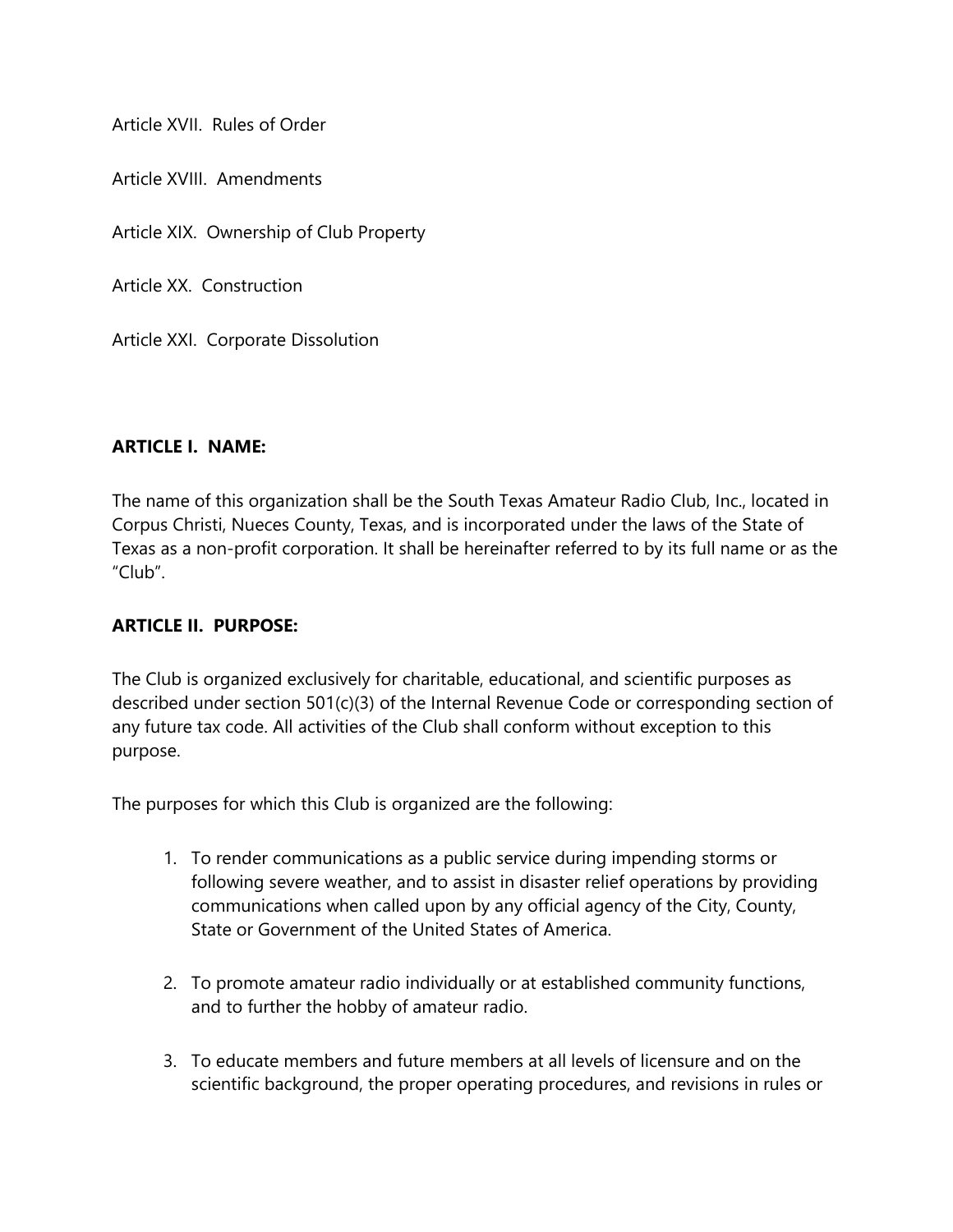regulations associated with amateur radio by means of classes, mentoring, and exchange of technical information and assistance.

#### **ARTICLE III. NON-DISCRIMINATION POLICY:**

South Texas Amateur Radio Club, Inc. is an equal opportunity organization and shall not allow discrimination based upon age, ethnicity, ancestry, gender, national origin, disability, race, religion, sexual orientation, socioeconomic background, or any other status prohibited by applicable law.

## **ARTICLE IV. MEMBERSHIP CLASSIFICATIONS:**

Section 1. **Full Membership:** Any person who holds a valid Amateur Operator/Station License and indicates a desire to become a member to further their interest in the purposes of the Club is eligible for Full Membership.

Section 2. **Honorary Membership:** May be bestowed to any person by a 2/3 vote of the members present at any regular or special meeting, or by 2/3 vote of the entire Board of Directors. Honorary members shall not have any voting privileges and shall not pay any annual dues. They may serve on committees in an advisory capacity without voting power.

Section 3. **Family Memberships:** Shall fall into two categories:

(a) *Multiple Amateur Operator/Station License households*: Other people otherwise eligible for a Full Membership residing in the same household as a Full Member shall also be eligible for a Full Membership by payment of one fourth (1/4th) of the membership dues annually per family member, provided that one member of the household is a Full Member in good standing and paying the full amount.

(b) *Unlicensed Family Member*: Any person not holding a valid Amateur Radio Operator/Station license, but who is interested in furthering the purposes of the Club shall be eligible for an Unlicensed Family Membership by payment of one fourth (1/4) the membership dues annually of a Full Member. Unlicensed Family Members shall be able vote on matters on the floor of the regular meetings and serve as members of committees. They shall not hold office or serve as a committee chairperson.

Section 4. **Patron Membership**: Any person not holding a valid Amateur Radio Operator/Station license, but who is interested in Amateur Radio shall be eligible for a Patron Membership by payment of one half (1/2) the membership dues annually. Patron Members shall be able vote on matters on the floor of the regular meetings and serve as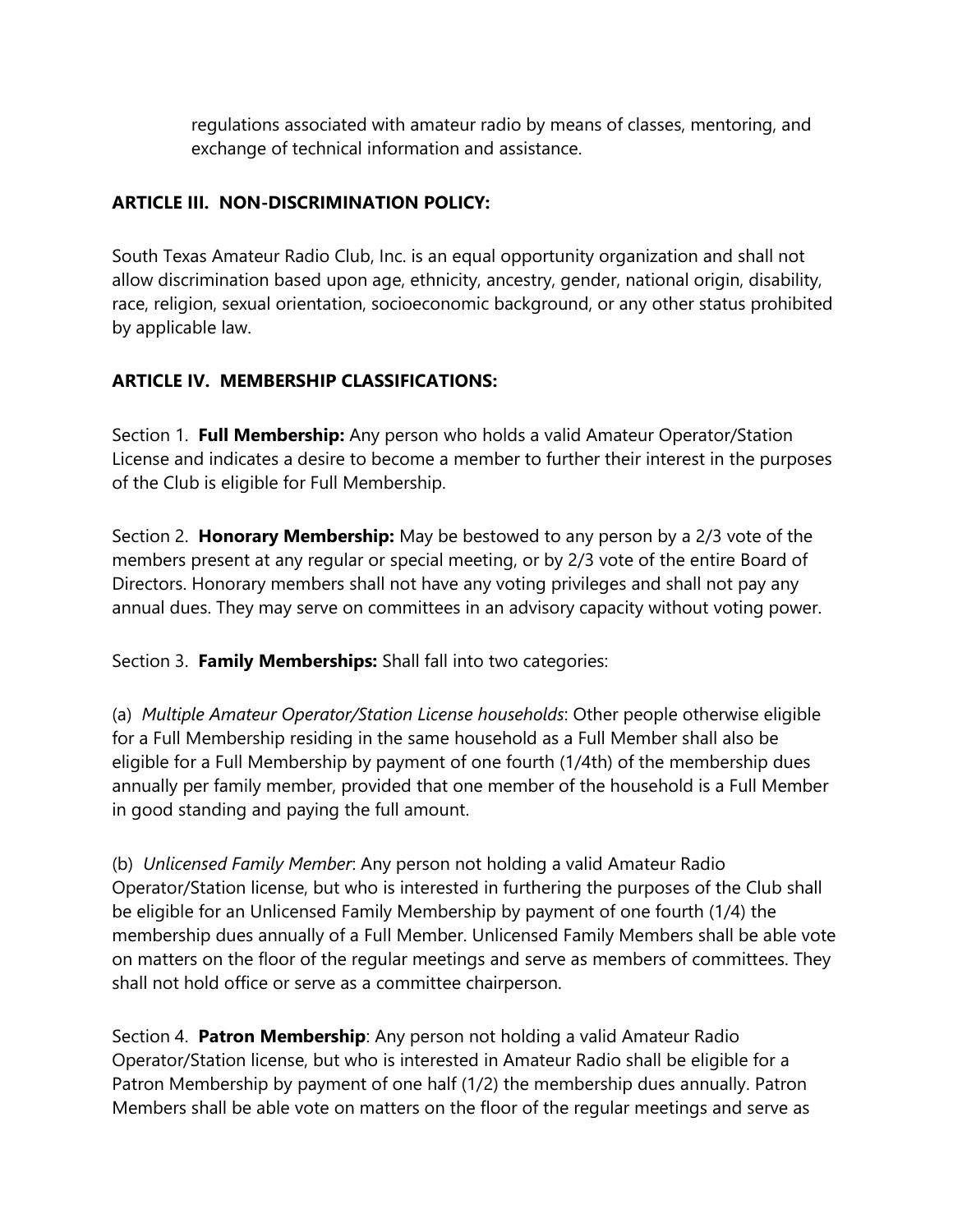members of committees. They shall not hold office or serve as the committee chairperson. In the event a Patron Member obtains an Amateur Operator/Station license, then he or she is automatically upgraded to a Full member. He or she shall not have to pay the full dues until the following year.

## Section 5. **Student Membership**

Any person 18 years old or younger holding a valid Amateur Radio Operator/Station license or not holding a valid Amateur Radio Operator/Station license shall be eligible for a Student Membership by payment of one half (1/2) the membership dues annually. Student Members shall be able vote on matters on the floor of the regular meetings and serve as members of committees. They shall not hold office but may serve as the Committee Chairperson of the Student Membership Committee if one is formed.

## **ARTICLE V. ADMISSION TO MEMBERSHIP AND RESIGNATION:**

Section 1. Members shall be admitted to membership to the Club under the following procedures: An applicant must complete an application either on the web site or on paper with his or her name, call sign (if applicable), address, telephone number, and email address. The applicant must agree to abide by the Bylaws of the Club, sign the application, pay the first year's dues, and submit the application to any member of the Board of Directors. Dues for Full Members, Family, Patrons, and Students shall be annual with dues paid after July 1 to be credited for the next full year, provided the new member has not been a member for the past two years.

Section 2. Any member may resign from this Club. Verbal resignations may be accepted by an Officer and/or Board Member. There shall be no refund of dues. All Club property that the member may possess must be returned to an Officer and/or Board Member within one week.

Section 3. Dues shall be determined by the Officers and Board of Directors. Changes in dues shall be voted on by a two-thirds (2/3) vote of the Full Members present at any meeting of this Club.

## **ARTICLE VI. CONDITIONS OF MEMBERSHIP:**

Section 1. All members shall be notified in October by email or other means (i.e. social media, Club meetings, on air meeting) that their dues come due and are payable in November. Member shall be removed from membership rolls if dues payment is not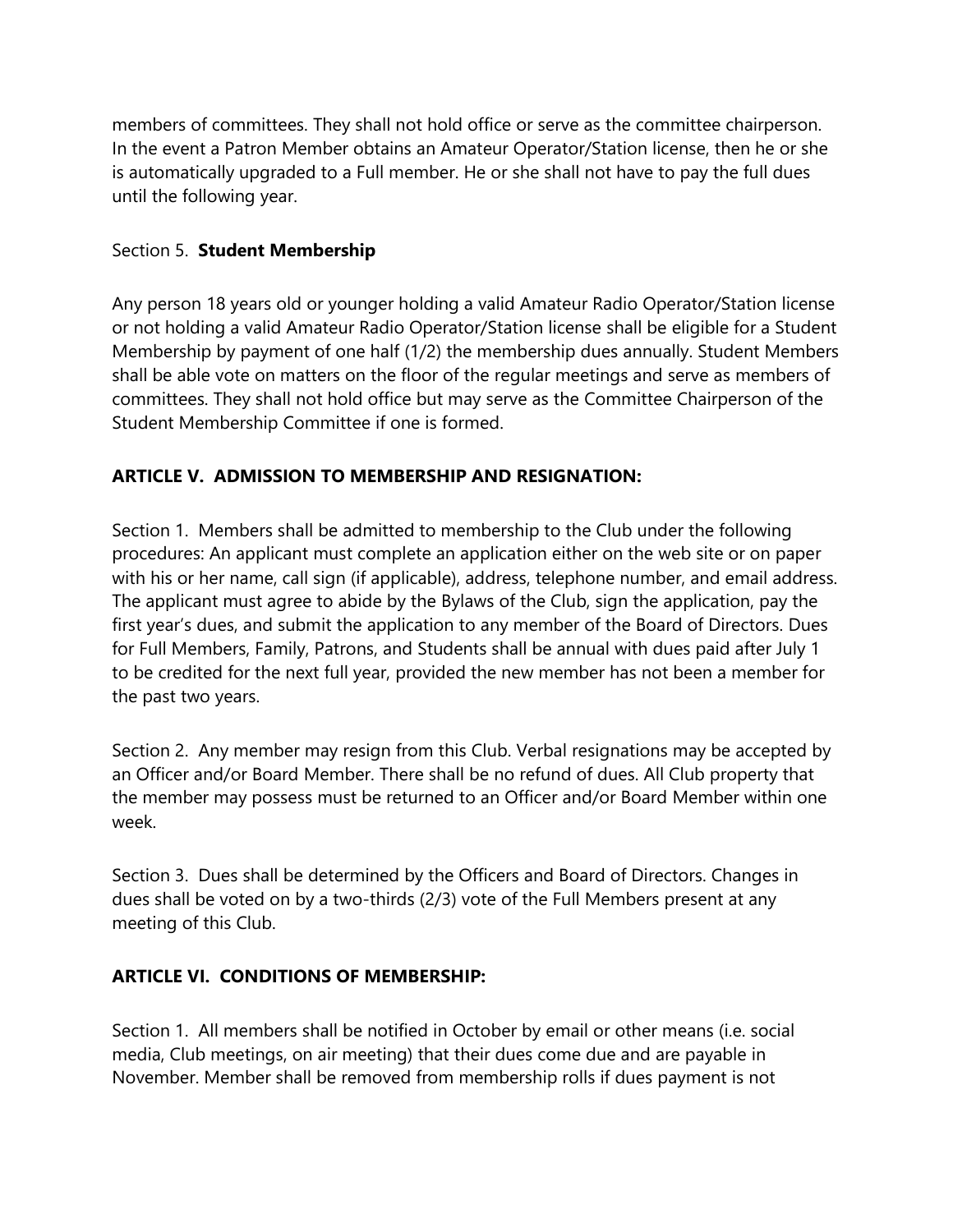received by February 1. Members who are in arrears of payment of dues, upon payment of the funds may be reinstated.

Section 2. Any member who alleges that another member of the Club has conducted himself or herself inappropriately, not representing the purpose of the Club in the functions of the Club may bring the issue to the Board of Directors. The Board shall hear all sides of the issue from all parties. If the charges are sustained the member who does not represent the purpose of the club may be expelled from membership by a two-thirds (2/3) vote of the entire Board of Directors.

Section 3. Any person whose membership in this Club has been terminated in any manner shall forfeit all ownership interest in any funds or other property belonging to the Club, and all rights to use of Club name, equipment, and services, except those made available to all duly licensed Amateur Operator/Station.

## **ARTICLE VII. OFFICERS:**

Section 1. The officers of this Club shall be a President, a Vice President, a Treasurer, and a Secretary.

Section 2. Each officer shall be a Full Member in good standing. No offices other than those of Secretary and Treasurer shall be combined in one person and no person shall simultaneously serve as an elected director and an officer.

Section 3. All officers shall enter upon their official duties on March 1 of each calendar year and shall serve a term of one (1) year or until their successors shall be duly elected and qualified.

Section 4. The duties of the officers shall be as follows:

(a) The **President** shall be the executive officer of this Club, shall preside over all meetings of the Club and of the Board of Directors, shall be an *ex-officio* member of all standing and special committees, and shall perform such other duties as usually pertain the office of the President. The President shall sign all official documents adopted by the Club and shall enforce due observance of the Bylaws of the Club.

(b) The **Vice President**, in the absence of the President, shall preside at all Meetings of this Club and of the Board of Directors, and shall perform such other duties as usually pertain to that office as may be assigned by the President or the Board of Directors.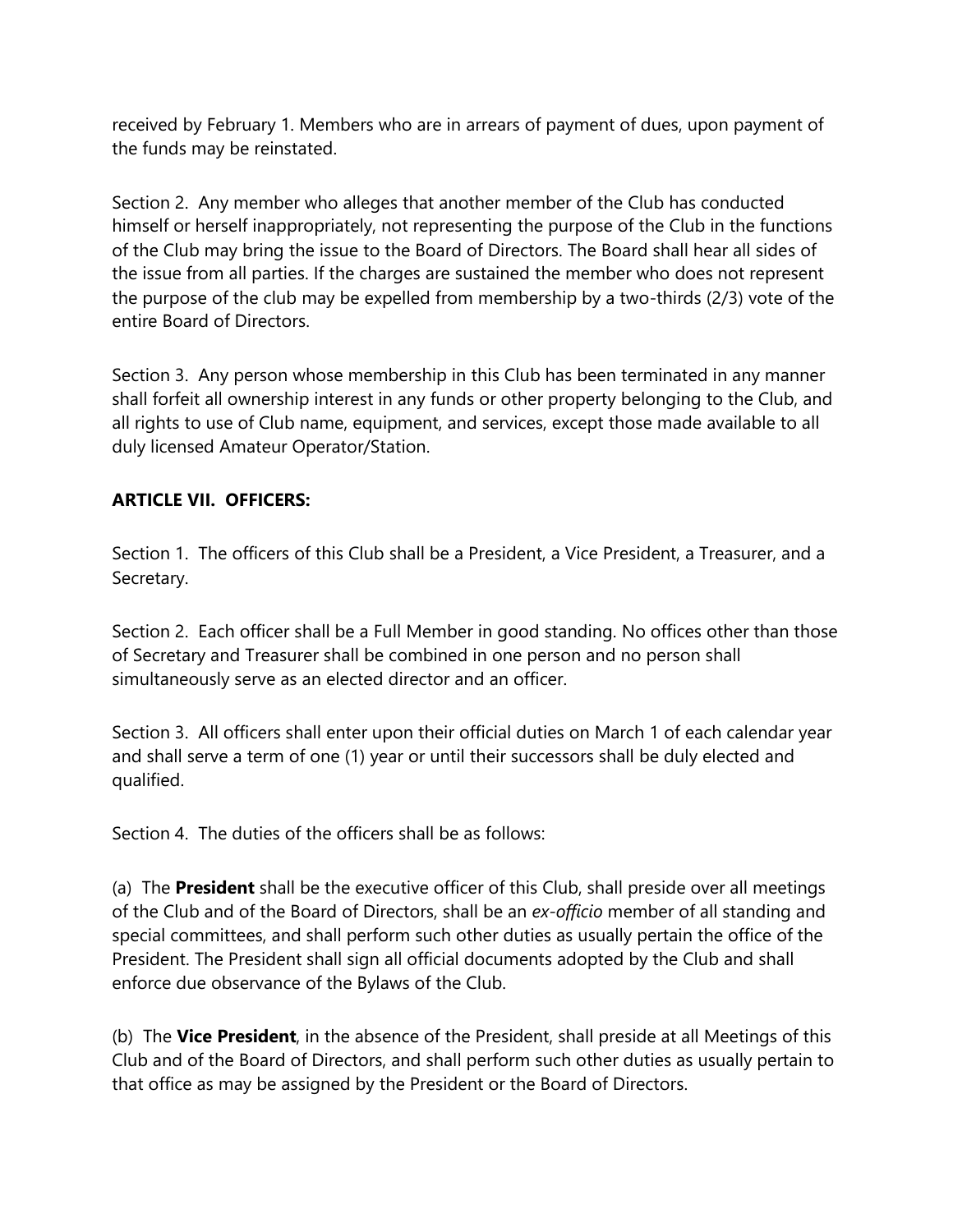(c) The **Treasurer** shall keep records of membership fees and dues and report them to the Secretary monthly. He or she shall receive all funds paid to this Club and shall deposit the funds in the official depositories and shall disburse funds on order of the Board of Directors. The Treasurer shall submit all bills to the Board of Directors for approval and shall advise the Board of Directors of all accounts receivable and accounts payable. All accounts and books of the Treasurer shall at all times be open to inspection of the President, the Board of Directors, and any authorized auditors. The Treasurer shall make a report at the annual meeting and a draft of the budget for the following fiscal year to the Board of Directors in the month of January. The Treasurer during his or her term shall timely file the form(s) from the IRS for the Club's 501(c)(3) each year as required by law.

(d) The **Secretary** shall keep the official records of membership, attendance, and minutes of the meetings of this Club and Board of Directors. The Secretary shall submit a report to the annual meeting of the club and at such other times as the President or the Board of Directors may require and shall submit to the President and to the Board of Directors communications received on behalf of the Club. The Secretary shall send out correspondence on behalf of the Club as directed by the Board of Directors. The Secretary shall keep a copy of the Bylaws at all board meetings, regular meetings, and annual meetings of the Club. The Secretary during his or her term shall check to see if the Club's nonprofit form is due to be filed (to maintain the Club's charter) and file (if due) with the Secretary of the State of Texas (form filing required very 4 years).

(e) In the event the Secretary or Treasurer needs additional assistance to complete their respective duties, he or she shall solicit the Board of Directors for assistance. The Board of Directors by a two-thirds (2/3) vote may appoint an Assistant Secretary or Assistant Treasurer to assist with the duties. The current Secretary or Treasurer continues to remain responsible for the duties performed by the Assistant. The Assistant Secretary or Assistant Treasurer shall be a non-voting member on the Board.

## **ARTICLE VIII. BOARD OF DIRECTORS:**

Section 1. The Board of Directors shall consist of the 4 officers and 7 elected Directors.

Section 2. Each Director shall be a Full Member in good standing.

Section 3. All Directors shall enter upon their official duties on March 1 of each calendar year and shall serve for a term of two (2) years or until their successors shall be duly elected and qualified. Directors shall be elected on an alternating cycle with 4 members one year and 3 members the following year to maintain continuity of the board.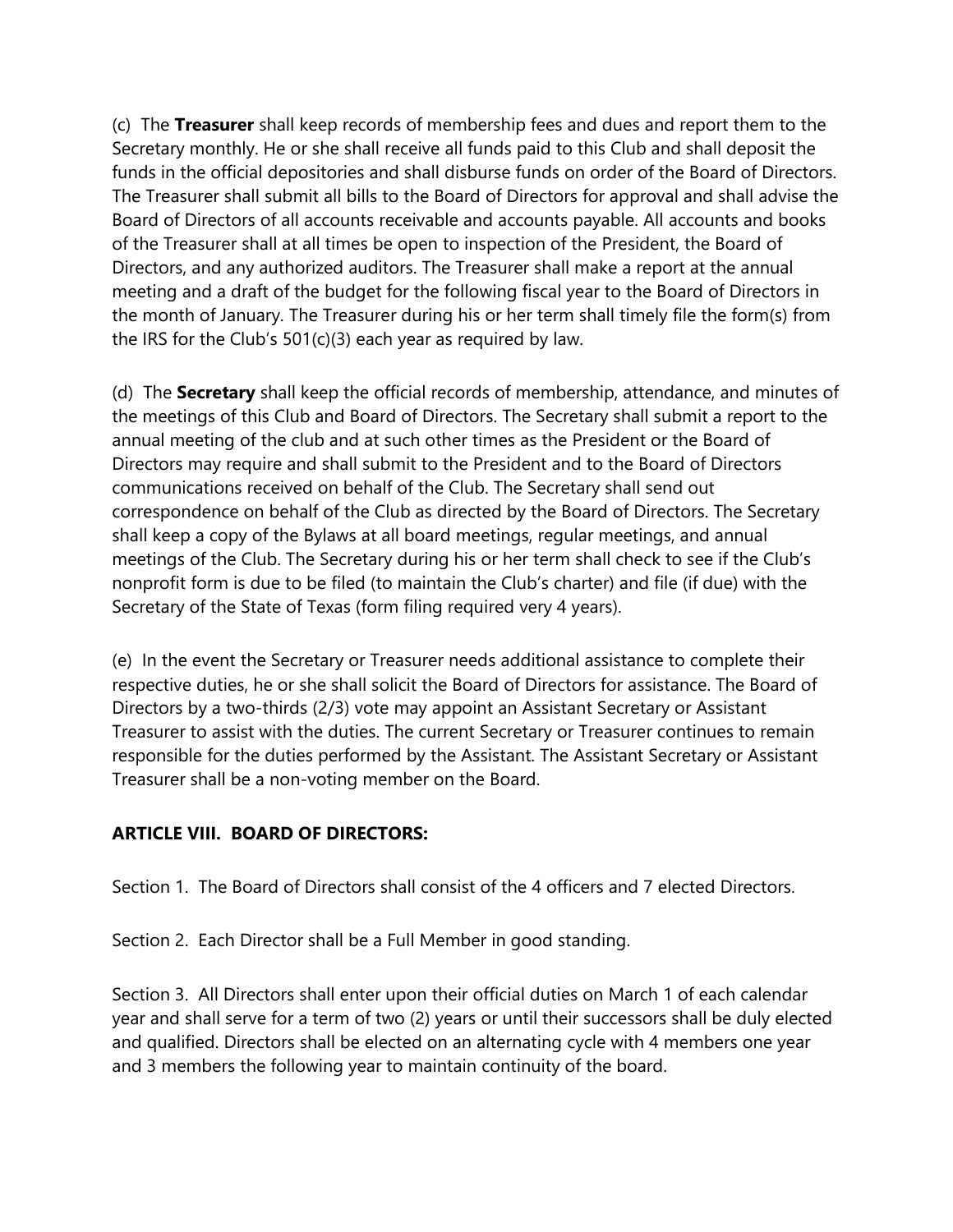Section 4. The Board of Directors shall determine the policies, approve the plan of activities of the Club, approve the budget, approve the payment of all bills, take counsel with committees, and have general management of the Club.

Section 5. The Board of Directors shall meet regularly once each month and at the call of the President. At the discretion of the Board, any committee chairperson should meet with the Board of Directors in joint session. At the discretion of the President a Board Meeting may be cancelled.

Section 6. A quorum of the Board for conducting business shall be a minimum of three (3) Officers and four (4) Directors.

# **ARTICLE IX. COMMITTEES, TEAMS, AND OTHER POSTS:**

(a) **USS Lexington W5LEX Committee/Liaison** – The Chairman of the USS Lexington W5LEX Committee, if formed or otherwise appointed by the Board, shall liaison between the USS Lexington administration and/or its governing body and the Club Board of Directors. The Liaison shall inform the board of operational updates and requirements of the USS Lexington W5LEX Radio Room, or its committee if formed. USS Lexington Liaison may attend Board Meetings but shall have no Board voting privileges unless he or she is also an elected Officer or Board Member.

(b) **Student Member Committee/Liaison** - The Chairman of the Student Members Committee, if formed or otherwise appointed by the Board, shall be the liaison to the Board of Directors and shall inform the board of the activities of the student members. Student Member Committee Liaison may attend Board Meetings but shall have no Board voting privileges.

(c) **Immediate Past President Advisor-** The Immediate Past President may be appointed by the President to act as an Advisor to the Board and shall perform such duties as may be assigned to him or her by the President. If appointed the Immediate Past President may attend Board Meetings but shall have no Board voting privileges.

(d) **Webmaster** – The Board shall appoint a Webmaster to administer the Club's Website, Email account(s), and all other electronic/social media as needed unless otherwise appointed. Webmaster does not attend the Board Meeting unless invited by the Board.

Except as expressly provided herein to the contrary, the Board of Directors may appoint other committees, teams, and/or other posts, in accordance with Robert's Rules of Order, to perform such duties as may be defined in their creation.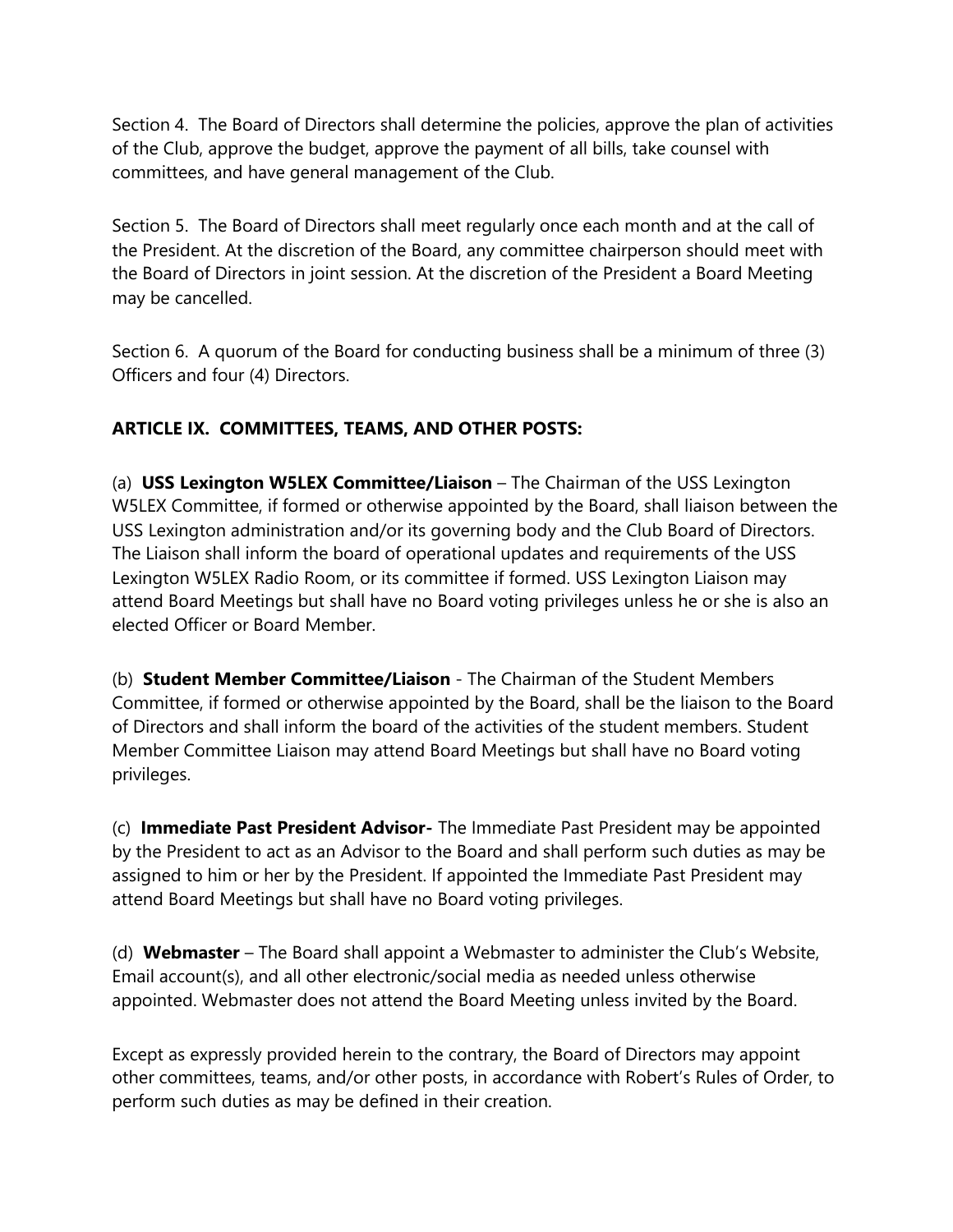#### **ARTICLE X. MEETINGS:**

Section 1. This Club shall hold a General meeting on such day and at such time and place as shall be determined by the Board of Directors. It may hold other such meetings as the Board of Directors.

Section 2. The Annual Meeting of the Club shall be in February of each year. The membership of the Club shall be given at least two (2) weeks' notice by email of the date and place of the Annual Meeting.

Section 3. One-tenth (1/10) of the paid members of the Club shall constitute a quorum at any meeting.

Section 4. A special Club meeting must be called if requested in writing to the President by at least 15 voting members of the Club. Other committee meetings shall be called by the respective chairperson.

Section 5. The order of business for all meetings shall be:

Call to order

Introduction of members and visitors

Reports of the officers

Committee reports

Old business

New business

Adjournment

Break (Optional)

Program (if applicable)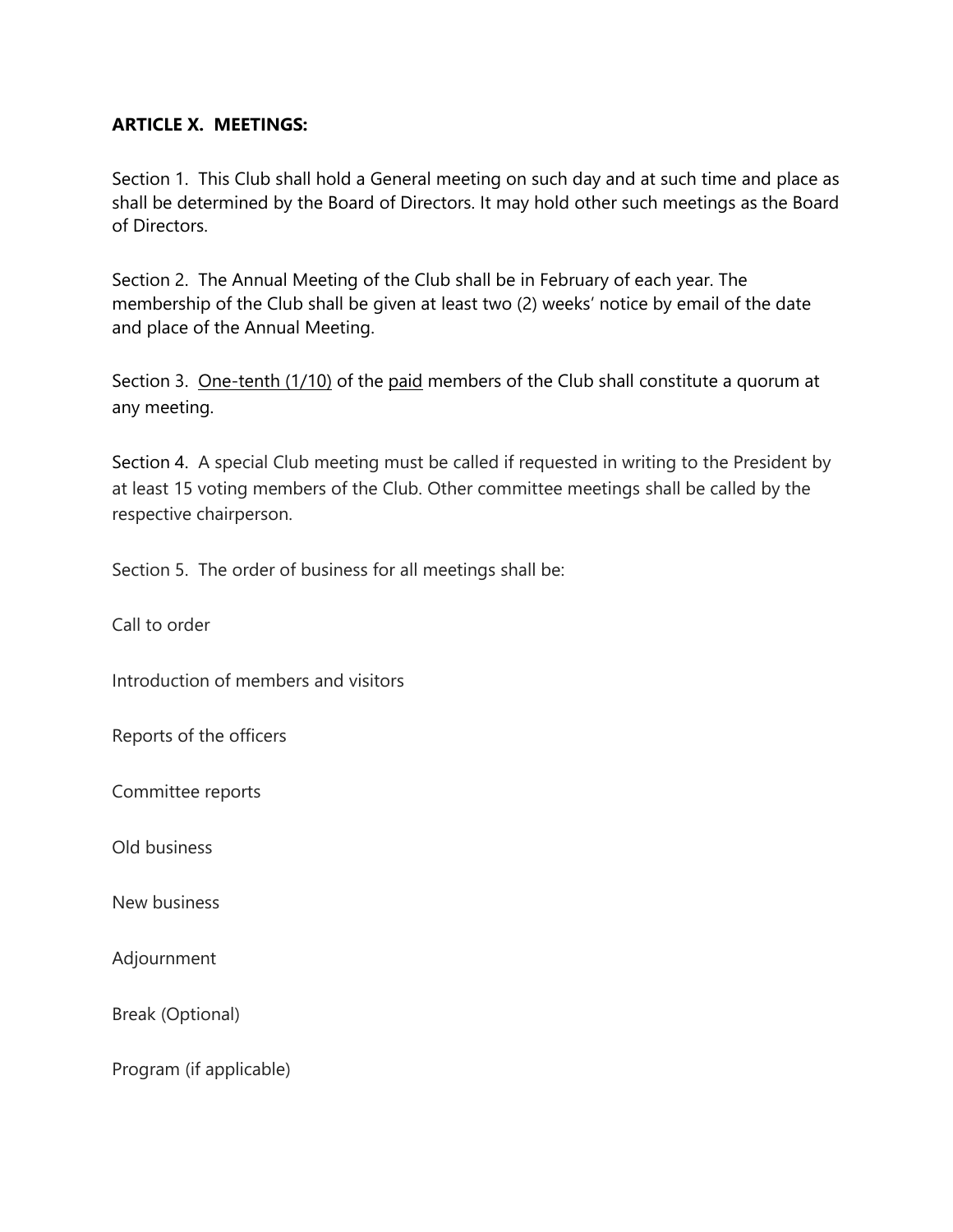The order of business at any business meeting may be modified by the presiding officer should he/she believe the situation to so warranted.

## **ARTICLE XI. NOMINATION AND ELECTION OF OFFICERS AND DIRECTORS:**

Section 1. The election of officers and directors shall be held at the annual meeting in February.

Section 2. Each November the Board of Directors shall appoint the Nominating/Election Committee. This committee shall consist of the Treasurer, the Secretary and two (2) other members. The President shall designate the Chairman of this committee who shall not be either the Treasurer or the Secretary. The duties of this committee shall be to make nominations, obtain the consent of those nominated, determine which members are in good standing to vote in the election, prepare the ballot for the election of such officers and directors, and report the results to the Board.

Section 3. At the regular meeting of this Club in each January the Nominating/Election Committee shall submit to the membership a list of nominees for officers for each office to be filled and a list of nominees for directors. The President shall ask the membership for further nominations from the floor for each office.

Section 4. At the annual meeting the slate of candidates shall be presented on a ballot to the membership. Write-ins shall be accepted for all positions.

Section 5. Only Full, Family, Patron, and Student members in good standing may vote.

Section 6. At the annual meeting the President shall appoint three (3) Tellers. The duties of the Tellers shall be to distribute, collect, and count the ballots and report the results to the President, who shall announce the same to the Club.

Section 7. A member who is in good standing who informs a Nominating/Election Committee member that he or she is unable to attend the annual meeting may vote absentee by email. A Nominating/Election Committee Member shall give that member by email the list of candidates for each office up to 3 days before the annual meeting. The member shall cast his or her vote, email back his or her ballot at least one day before the annual meeting, and the Nominating/Election Committee shall print the vote to be presented to a Teller at the annual meeting.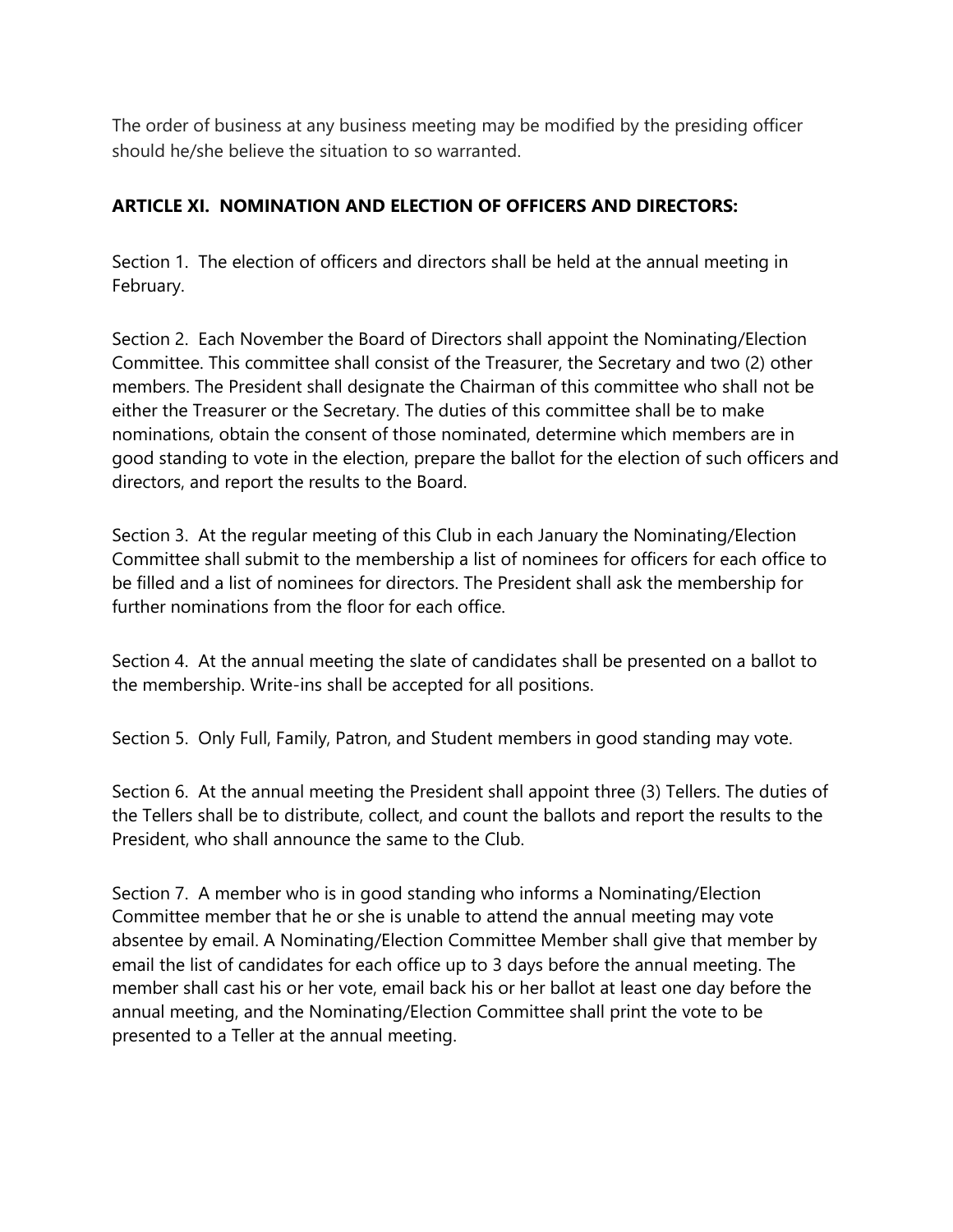Section 8. A majority of all votes cast by eligible members shall be necessary to determine the choice of any officer to be elected. In the event any ballot does not show a majority for any nominee for any particular office, the President shall call for a second vote. Prior to the second ballot, the nominee having the lowest vote on the first ballot shall be dropped and in each succeeding ballot the same procedure shall be followed until one (1) nominee receives a majority of all votes cast.

Section 9. If the name of more than the number of directors to be elected is placed in nomination, the person receiving the greatest number of votes up to the number of directors to be elected shall be declared elected.

Section 10. In the case of a vacancy in the office of the President, the Vice President shall succeed to the office. In the case of a vacancy in the office of Vice President, Secretary, Treasurer, or Director, the vacancy shall be filled by an election by the Club at a regular meeting, upon at least one (1) months' notice of nomination or nominations by the Board of Directors.

Section 11. In the event of disability or inability of any Officer or Director to serve for a term for which he or she was elected, the vacancy shall be filled by an election by the Club at a regular meeting, upon at least one (1) months' notice of the nomination or nominations by the Board of Directors.

Section 12. Nothing contained in this article shall be construed as limiting the right of the membership to make further nomination from the floor at the annual meeting or at regular meeting to fill a vacancy.

## **ARTICLE XII. PUBLIC ACTIVITIES:**

Section 1. The Club shall take no action on any question, proposed legislation, or recommendation until that question or proposed legislation, or recommendation has been submitted to the Board of Directors.

Section 2. This Club shall not be used in any way for political purposes, nor shall it as a Club, actively participate in the political candidacy of any person or initiative save and except matters pertaining to amateur radio issues.

## **ARTICLE XIII. REVENUE:**

Section 1. The Club shall generate revenue from annual dues collected for membership and donations.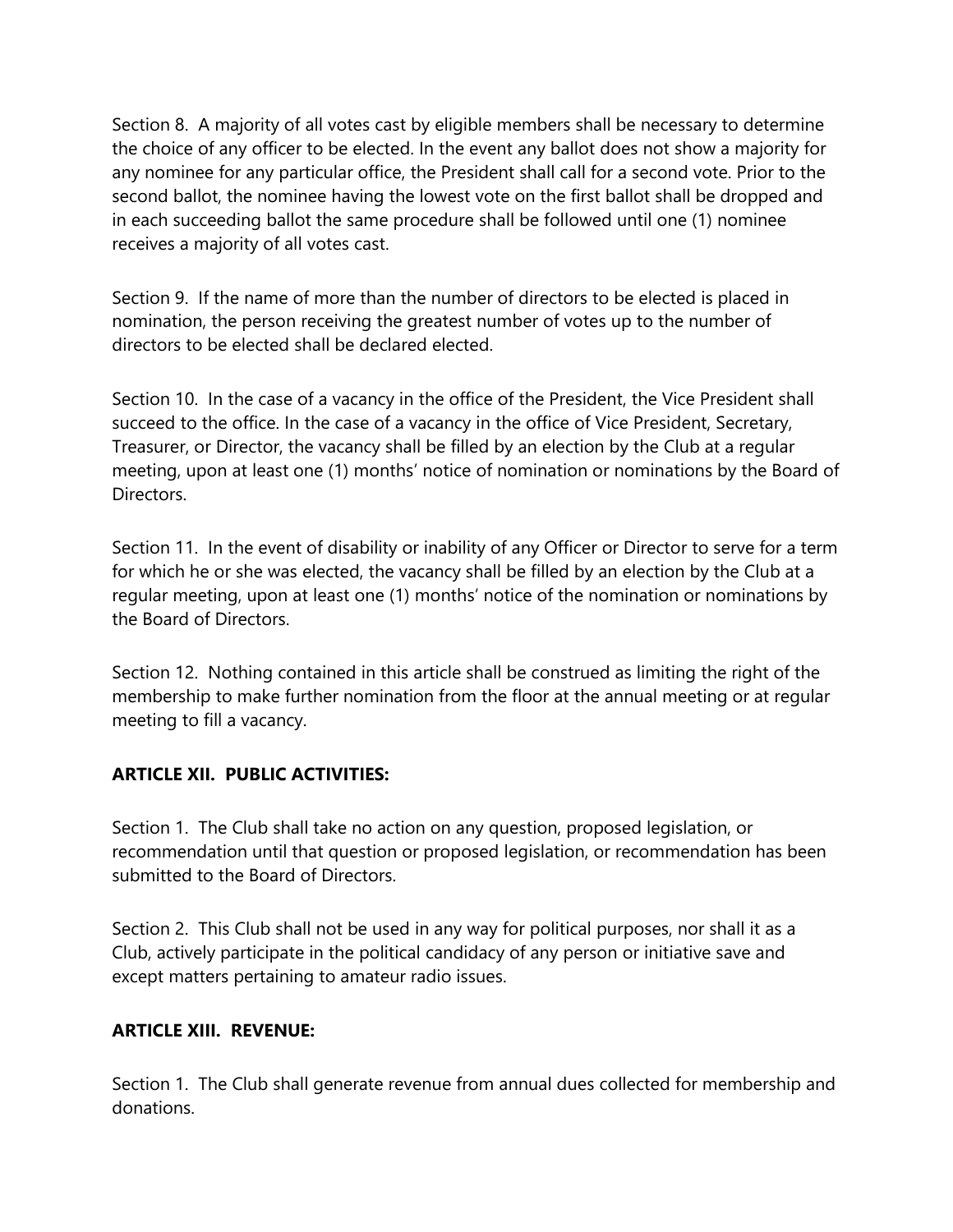Section 2. Revenue from sources other than those defined in this article may be raised as determined by the Board of Directors.

## **ARTICLE XIV. FINANCE:**

Section 1. The Board of Directors shall approve the plan of activities and the budget of estimated income and expenditures for the year no later than by their regular meeting in April.

Section 2. This Club's books of account shall be reconciled at least once a year, and the Board of Directors shall appoint a team to review the books. The review shall be finalized by March 31.

Section 3. The Board of Directors shall determine the official depository or depositories.

Section 4. The Treasurer is permitted to dispense funds as approved in the Official Club Budget or any other Board Approved Action in the following methods:

(a) Paper Check - All checks drawn upon any account of the Club shall require any two of the following officers: President, Vice President, Secretary, and Treasurer.

(b) Electronic Payment – The Treasurer shall complete transactions using the Club's Bank Debit Card, PayPal Account, or other form of electronic payment when a paper check is not the efficient, permitted, or economically method of payment.

(c) Petty Cash – The Treasurer shall maintain a Petty Cash Fund as part of funds in their custody not to exceed \$200. Accounting of the Petty Cash Fund shall be managed by a paper log and associated receipts valued up to the \$200 threshold and all excess funds shall be deposited into the Club's account. Petty Cash shall be verified by any Officer of the Club with the Treasurer once a month or immediately at the request of any Board Member.

Section 5. All funds shall be used for operation expenses, for charity, or for scholarships to educational institutions on behalf of deserving students who are involved in amateur radio. At no time shall any member benefit monetarily from the funds of the Club.

Section 6. Any member of the Board of Directors may accept on behalf of the Club any contribution, gift, bequest, or equipment donated to the Club and the Treasurer shall provide the donor with a tax-deductible receipt from the Club.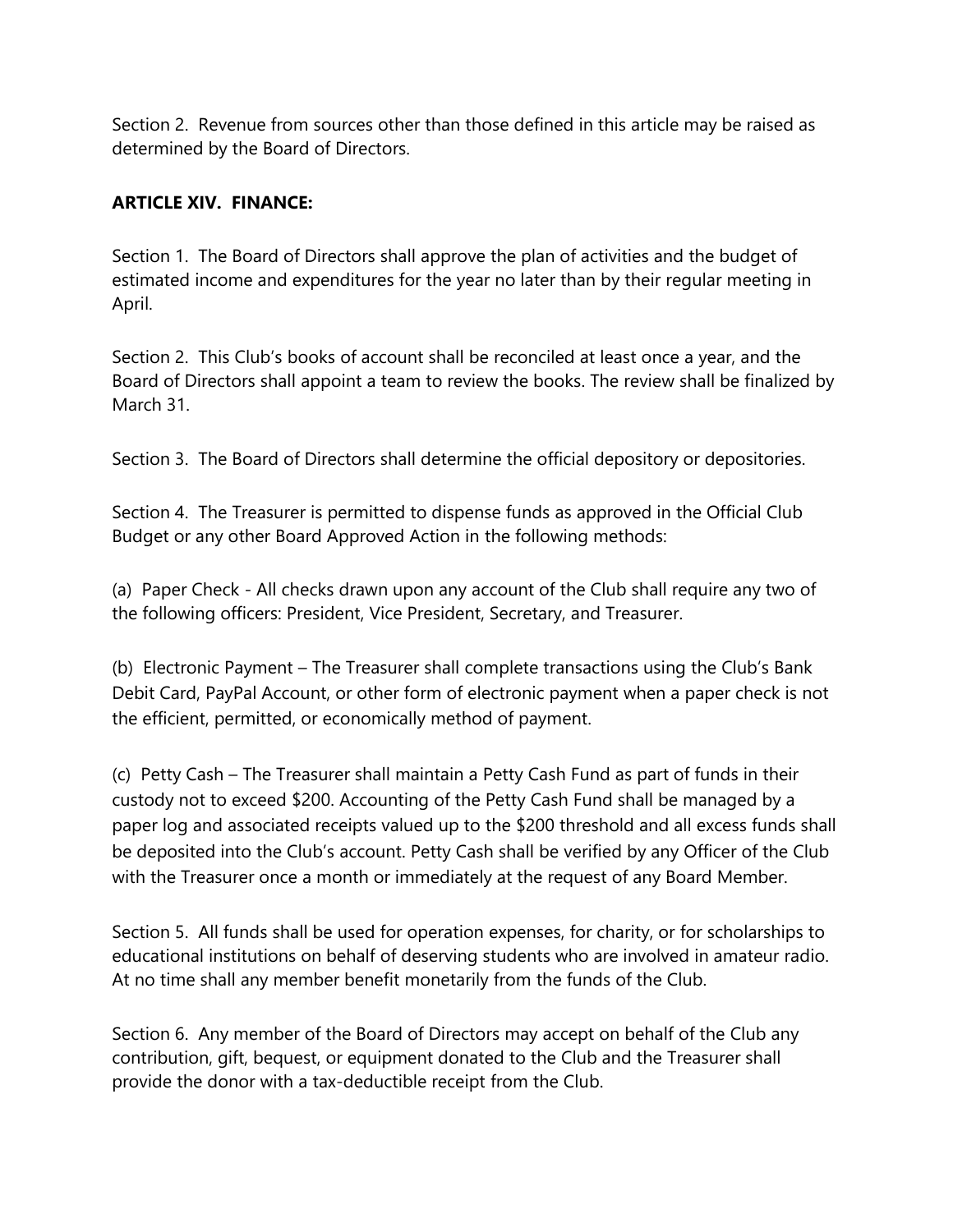#### **ARTICLE XV**: **INSURANCE:**

The Club shall maintain insurance coverage as follows:

1. Legal liability coverage for the Officers and the Club in an amount consistent with the risks that may be experienced.

2. Other property and casualty insurance coverage as is usual and appropriate for the security of the Club's assets and well-being of its members.

3. Insurance requirements shall be reviewed on an annual basis by the Officers.

## **ARTICLE XVI: RECORDS AND RETENTION:**

Section 1. When conducting business on the Club's behalf all Emails, Correspondence, and Documents produced or received by any Officer or Director are considered Official Records of the Club. Officers and Directors must retain such records and file them by an approved method. The Board shall approve and maintain a Records and Retention Policy.

Section 2. Club Officer Email Accounts shall be provided for use and shall be used any time the officer is conducting official business on the Clubs behalf. When the officer assumes office the administrator of the Club email system shall provide credentials to the officer. Officers shall not use personal email accounts when conducting business on the Clubs behalf nor shall the Officer use the Club Email account for personal use.

## **ARTICLE XVII: RULES OF ORDER:**

Robert's Rules of Order shall be the parliamentary authority for all procedures pertaining to any meeting of the Club or the Board of Directors not specifically covered by these Bylaws.

#### **ARTICLE XVIII. AMENDMENTS:**

Any amendments of these Bylaws if in conformity with the Articles of Incorporation and Bylaws may be adopted by two-thirds (2/3) vote of the Members at any meeting of this Club as described in Article X Section 3, provided that the members eligible to vote receive (2) weeks written notice of the proposed amendment prior to the meeting. There shall be no voting by proxy.

## **ARTICLE XIX. OWNERSHIP OF CLUB PROPERTY:**